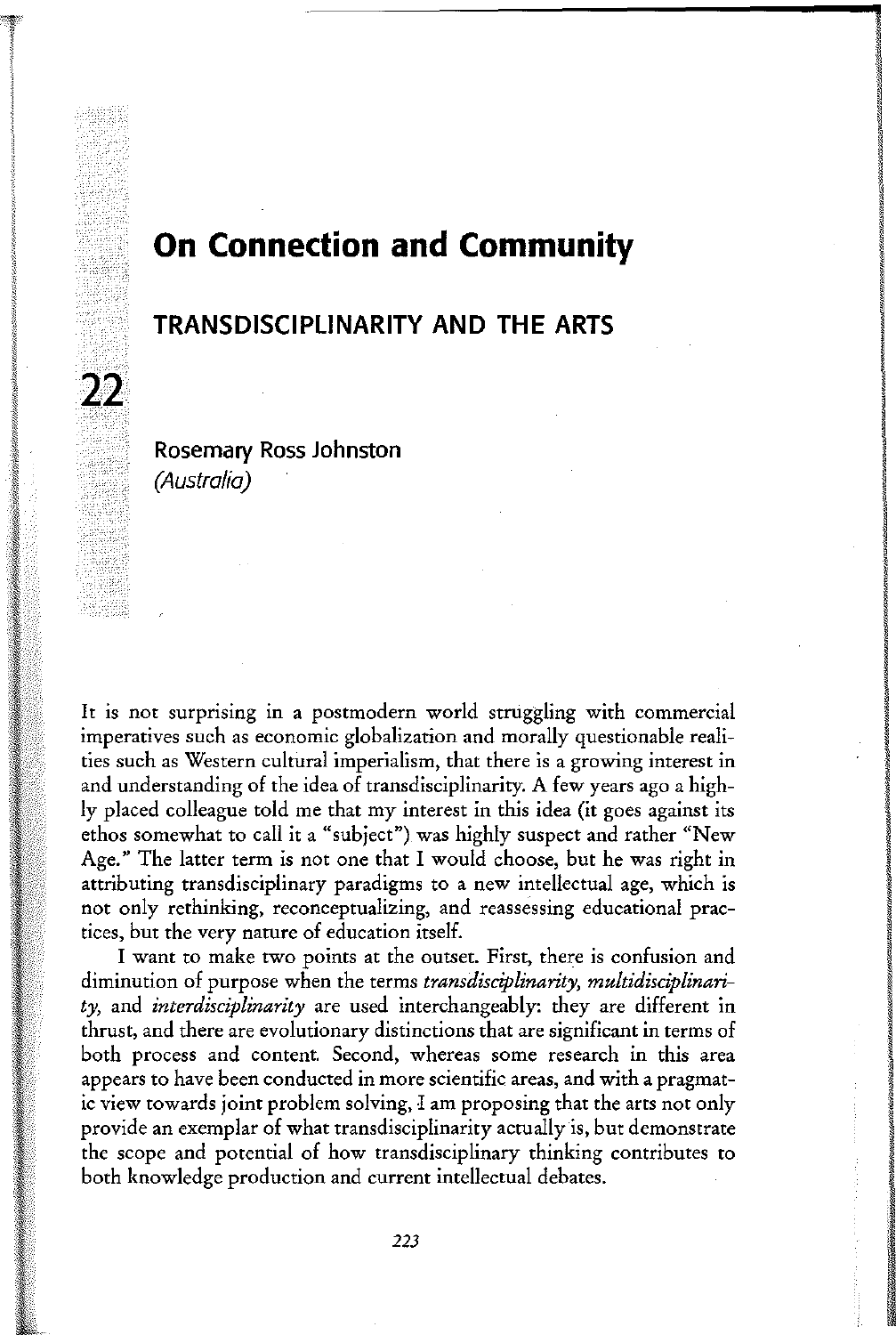*Of Connection and Community 225* 

*<sup>224</sup>johnston* 

#### DEFINING THE ARTS

To take the second point first. I define the arts in a very generous way, a generosity possibly encouraged by the fact that the Centre for Research and Education in the Arts (CREA) in which I work emerges our of a university of technology (University of Technology, Sydney, Australia). As Ihde notes, technology, "anthropologically and philosophically, revolves around human beings relating to their environment."! The arts also, of course, relate to environment, both subjectively and intersubjecrivcly; this is true not only of the creative arts (dance, design, drama, literature, music, and visual arts) but also of the broader field of liberal arts, which have their historical roots in the *quadrivium* and *trivium.* In the *quadrivium* ("four ways"), geometry, astronomy, arithmetic, and harmonics were studied. In the *trivium* ("three ways"), students studied grammar, logic, and rhetoric. In more recent times, liberal arts has focused on languages, history, philosophy, pure science, and literature. The arts focus of CREA is based on a concept of "many ways" *(multivium),* on the conscious premise of many perspectives, possibilities and probabilities of conceptual and practical relationships.

#### DEFINING TRANSDISCIPLINARITY

The aim of transdisciplinary research is not contained within a disciplinary framework, and in the production of transdisciplinary knowledge, *"the intellectual agenda is not set within a particular discipline."2* This is one of the most common confusions and why it is significant to note the differences between interdisciplinarity, multidisciplinarity and transdisciplinarity. If I am teaching mathematics and I usc poetry or poetic concepts, that's great, bur it is not transdisciplinarity, because my primary aim is to teach math; I am anchored in my discipline, seeking to achieve its objectives. When an art lecturer and an English lecturer come together in a teaching episode, that is not transdisciplinarity, unless they seek outcomes that go beyond both their own disciplines and subsequently make significant changes in what they do. Nicolescu notes that *interdisciplinarity* is concerned with the transfer of methods from one discipline to another.<sup>3</sup> *Mu!tidisciplinarity* or *pluridisciplinarity* arc interchangeable terms defined by Jantsch (1972) as characterized by the continuing autonomy of the various disciplines without leading to changes in existing disciplinary and theoretical structures. The philosophy of transdisciplinarity is characterized by the potential for change in such structures and the imperative for thinking in different ways about curricula, teaching, scholarship. It has particular impli-

cations for research, which has tended to become highly specialized and discipline-contained; "[t]he upshot of discipline-driven research," writes Barnett, "is that researchers talk mainly to themselves, and even then, the socalled peers cannot always understand one another. "4 Transdisciplinarity is more than Klein's (1996) "productive tension"; rather it is a dynamic that encourages movement *between, across, and beyond* structures. If we imagine the disciplines as branches of a tree (of knowledge, say), then transdisciplinary thinking is the trunk (or even, perhaps, the sap); the roots are the epistemologies connecting the tree to universe. At a profound level, transdisciplinarity is connection and connectedness.

We live in a disconnected time, and a time of minimum accountability to make connections. Postmodernism has set us free from the old master narratives (of binary oppositions, good and bad, high and low, true and false, local and universal). Postmodernism, however, is a master narrative in itself-a very pervasive, even insidious master narrative (rather like a computer virus) that insinuates and worms itself into worldwide webs of communicative spaces, from architecture to literary theory. It has collapsed boundaries, disrupted past ownerships, and created an increasingly abstract world, freeing it from old configurations but reconfiguring it in a curiously limited way (for a more comprehensive discussion of this, see Johnston, 2001-2). This presents challenges in finding moral and intellectual benchmarks, but it has also opened up an era in world history that is liberated from previous cultural occupations and autocracies.

### WHAT IS EDUCATION?

At the beginning of the 21st century, transdisciplinary thinking urges us to avail ourselves of this freedom and to rethink intellectual agendas. It forces us back to that most basic question, what is education? Literacy and numeracy, say the press. And so of course it is, in part at least. Yet despite the concentration on these areas, many countries, including those in the educationally progressive West, are reporting worryingly low levels of literacy and numeracy skills. The reality is that "education" it is so much more than skills; it is so much more than curricula crammed with an increasing diversity of subjects. Education is *educatio,* bringing out, leading out, encouraging the development of physical and intellectual and spiritual potential; equipping with life skills; inspiring creative propinquities of thinking; setting up multiple ways of connecting with environment. It is connecting individuals to commumty, to *past* community, to *present* community, and to *future* community. It is also providing the means whereby individuals can connect with themselves, in both a linear historical sense and a horizontal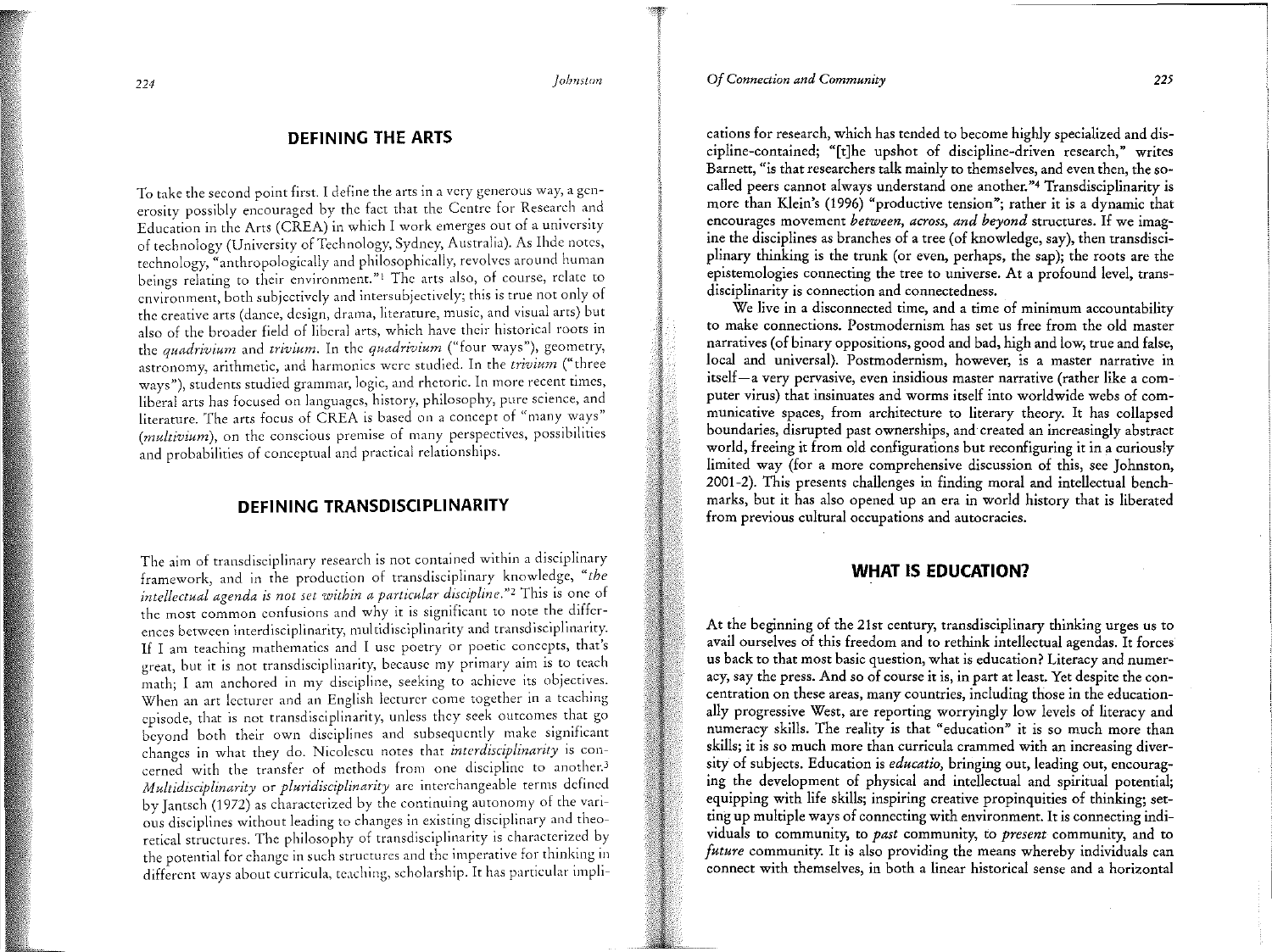# *<sup>226</sup>johnston*

geographical sense. It is process and content. The *Delors Report* to UNESCO (1996) met with a mixed response, but it got this right: it sets in place four pillars as its foundations of education:

1. Learning to know

2. Learning to do

3. Learning to live together, learning to live with others

4. Learning to be.

#### LEARNING TO BE

Many teaching/learning experiences address these foundations in various ways, but not all of them, and *not as their core business*. We assume that children will pick up *learning to be* along the way. Yet there are tragically high figures of disenchanted youth in so many countries, tragically high figures of youth suicide (Australia has one of the highest rates of male youth suicide in the world). It is simplistic to blame all social ills on education systems, but the reality is that education systems reflect sociocultural ideologies and expectations, how and what a society considers important about itself, how and what it thinks its children should be.

The West has become coy and reticent about overtly teaching what it is to learn to *be;* it is a difficult charge in a multicultural, multifaith community. This is also partially true about teaching *learning to live together,* in community and with others, and learning how to contribute to that community. It is odd that in an increasingly environmentally conscious world, fiercely proud and protective of its World Heritage wilderness areas, we have shied away from any conceptualization of World Heritage knowledge. The ideas and intellectual strivings of the past, the thinkers who articulated those struggles, who gave them imaginative life in artistic forms, play little part in the lives of the majority of young people, whose learning to be is individually-centered, generally uninformed by that significant factor of educational success, "prior knowledge." In the increasingly specialized world of the twenty first century, something of the wholeness of what it means to be and to *belong* was lost. Paradoxically, in elevating the importance of the individual, who "has to be me, who will survive" and so on, and in overtly and covertly selling them their rights "to do it their way," and in challenging the rights of parents and limiting the role of teachers, Western culture has helped to make the individual a potentially fragile and vulnerable figure. Postmodernism refutes any idea of truth or meaning as a constant, and so individuals have to make their own meanings on an increasingly underinformed base, with less "prior knowledge." Western humankind needs to find new ways to inform newcomers (its children) of the evolutionary his-

#### *Of Connection and Community* 227

tory of human intellects down through the ages, to tell stories about their different ways of engaging with being human. I'm generalizing here, but I believe that we have allowed our tap roots to be cut away-the ones that went down to the deepest part of ourselves-and that now we have to scurry around with lots of little surface roots going everywhere, but rarely reaching anything deep and rich and fertile enough to truly sustain. So we dry out very quickly. The 1990 report, *Priorities in Higher Education,* identified the problem of "cultural illiterates" as Fitzgerald notes, "culture" is "critical to our future."S Culture is not just the province of intellectuals, it is not just "high" art and music and literature. *Culture is a living transdisciplinary concept,* a dynamic of what it is to be and what it is to live together, a

continual vibrant tension of living past and living present: multiple versions of what Merleau-Ponty called "the world contracted into a comprehensive grasp. "6 Culture is what gives us a sense of human history and human geography, a sense of a *landscape of being,* a topography out of which, as a lifelong project, individuals create and cultivate their own intimate, subjective mindscapes.

## TRANSDISCIPLINARY LANDSCAPES

Transdisciplinarity addresses, as its core business, landscape: that which is between, across, and beyond the disciplines. Its concern is to connect and to make connections. It engages with both what the landscape looks like (content) and the thinking processes that enable it to be fully perceived. This landscape is inclusive of non-Western ideas and attitudes towards education, moving beyond actual subject matter and disciplinary boundaries to underpinning ideologies and assumptions. It emerges not only from ethical concerns but also from a rapidly changing global society that recognizes the importance of difference in educational practice. This can already be seen in such technologies as hypertext, which implies abandoning conceptual systems founded upon traditional Western notions of hierarchy and linearity and replacing them with systems of nonlinearity, nodes, links, and networks? The wider role of technology is, in fact, to create networks of connectedness.8 As Barnett notes, "In the end, all knowledge is connected, and anything that we do in our educational transactions to convey a different picture is damaging. "9 Knowledge production must be epistemologically, ontologically, and phenomenologically conceptualized as part of an *ecology*  of knowledge and of an infinite network of ecological knowledge relationships. Transdisciplinary landscapes overtly trace these points of relationship and connection, expecting, however, that they are likely to be transient and heterogeneous.

<u>INNINGRAMMANASANASAN</u>

<u>III viiteemisestinkiselmeetsiste</u>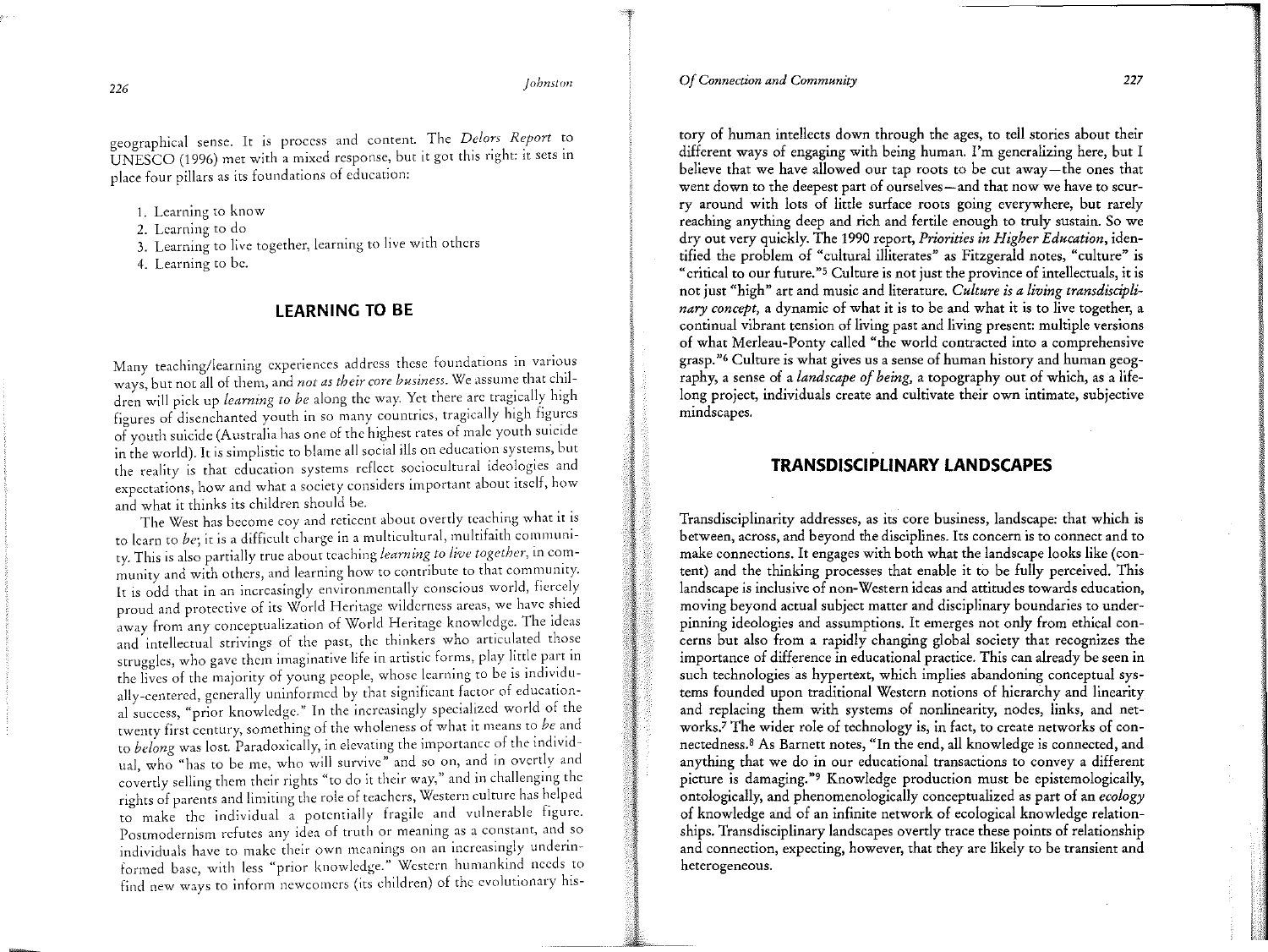*Of Connection and Community 229* 

# TRANSDISCIPLINARITY AND THE DISCIPLINES

Transdisciplinarity carries a political freight because it challenges what Hoskin calls the "continually expanding power" of disciplinarity,<sup>10</sup> threatening disciplinarity's "coherence."<sup>11</sup> Like hypertext, it implies a new conceptualization of linkages and interrogates disciplinary traditions of center and margin. It has particular relevance in the tertiary sector where the need is for transdisciplinary paradigms to initiate meaningful dialogue, a new mapping in disciplinary relationships, and a new coherence for the university experience of students. Universities need to acknowledge that in the main they only accidentally contribute towards the following:

- 1. a totality of university experience that is across, between, and beyond specialized disciplinary knowledge;
- 2. the development of such generic attributes of graduates described in graduate profiles as the capacity for:
	- critical and imaginative thinking,
	- creative problem solving
	- intercultural understandings;
- 3. the preparation of *citizens,* and *citizen scholars*12 as well as *professionals.*

Learning theorists such as Gibbons and others point out two modes of knowledge production: *Mode 1*, which is traditional, disciplinary, homogeneous, organizationally formulated and preserved; and *Mode* 2, whtch ts transdisciplinary, heterogeneous, heterarchial, and organizationally transient.<sup>13</sup> Gardner proposes the idea of multiple intelligences: verbal/linguistic, logical/mathematical, natural, bodily/kinaesthetic, visual/spatial, musical/ rhythmic, interpersonal, and intrapersonal.<sup>14</sup> Transdisciplinary teaching, in both process and content, exercises intelligence in multiple ways. It specifically works to provoke new ways of conceptualizing knowledge structures and engages with ideas of interpreting and understandmg the world in different ways, what Saljo conceived as comprehending the world by reinterpreting existing knowledge.<sup>15</sup> It is related to Barnett's concept of *critical interdisciplinarity,* which recognizes the large element of "sheer convention"<sup>16</sup> that is a part of traditional disciplinary paradigms, and stresses the "emancipatory" potential of moving students beyond these.<sup>17</sup> This emancipation relates to ideas of the totality of university experience; it also relates to Palous' idea of the changing university: "The drama of our tunes is the exodus from particularity and the advent of universal community.... Leaving egoistic cells and prisons and entering worldwide openness can be called education (from the Latin *educatio,* "to take out, to bring out, to lead out. "18

There is an increasing discourse of dissatisfaction with traditional educational practices. Employers are asking for knowledges beyond subject field, and for employee attributes beyond subject-specific knowledge and skills. Growing numbers of school students are joining with employers in claiming that traditional platforms of study are less appropriate to their work demands than, for example, the International Baccalaureate, in which students study subjects such as "Theory of Knowledge." Controversial writers such as John Ralston Saul *(The Unconscious Civilisation)* and Edward 0. Wilson *(Consilience)* are popularizing, in international bestsellers, not only dissatisfaction but different ideas about education and educational practices. Sociological and demographic studies reveal that students are no longer likely to be employed in only one area over a working lifetime. Universities are acknowledging this by offering growing numbers of combined degrees; these are not transdisciplinary, but do represent a significant shift in ideas about breadth of knowledge. Yet despite all the rhetoric there has been little real application of transdisciplinary theory, little work on new methods. In its final report, the Commonwealth of Virginia's Commission on the University of the Twenty-first Century found, as Klein notes, that "the disciplines are no longer adequate to what we know and the problems we must solve" and called for "a basic transformation in the way Virginia thinks about higher education, the way colleges and universities think about their responsibilities, and the way faculties think about knowledge and their disciplines."19 Educators must either:

- 1. explore ways of using transdisciplinarity as an underpinning approach to curriculum design, or
- 2. develop and implement a pilot transdisciplinary "subject" (see my earlier reservation), premised on the notion of the significance of "prior knowledge," and specifically encouraging transdisciplinary thinking processes and knowledge production.

The essence of transdisciplinary thinking is that it is flexible and dynamic; like the arts, it continuously creates new stages, new characters, new "language-ings"; in Gibbons' words, it "consists in a continuous linking and relinking, in specific clusterings and configurations of knowledge which is brought together on a temporary basis in specific contexts of application. "20 It seeks to avoid the conventional interpretative frameworks of Western educational tradition. It seeks to make connections, stimulate creativity and develop ideas of intellectual community and intellectual citizenship. It aims to encourage a unifying but not restricted perspective across knowledge and across cultures. It overtly seeks ways to open up thinking to "maps of unlimited possibilities." It seeks to create mindscapes that are unfettered by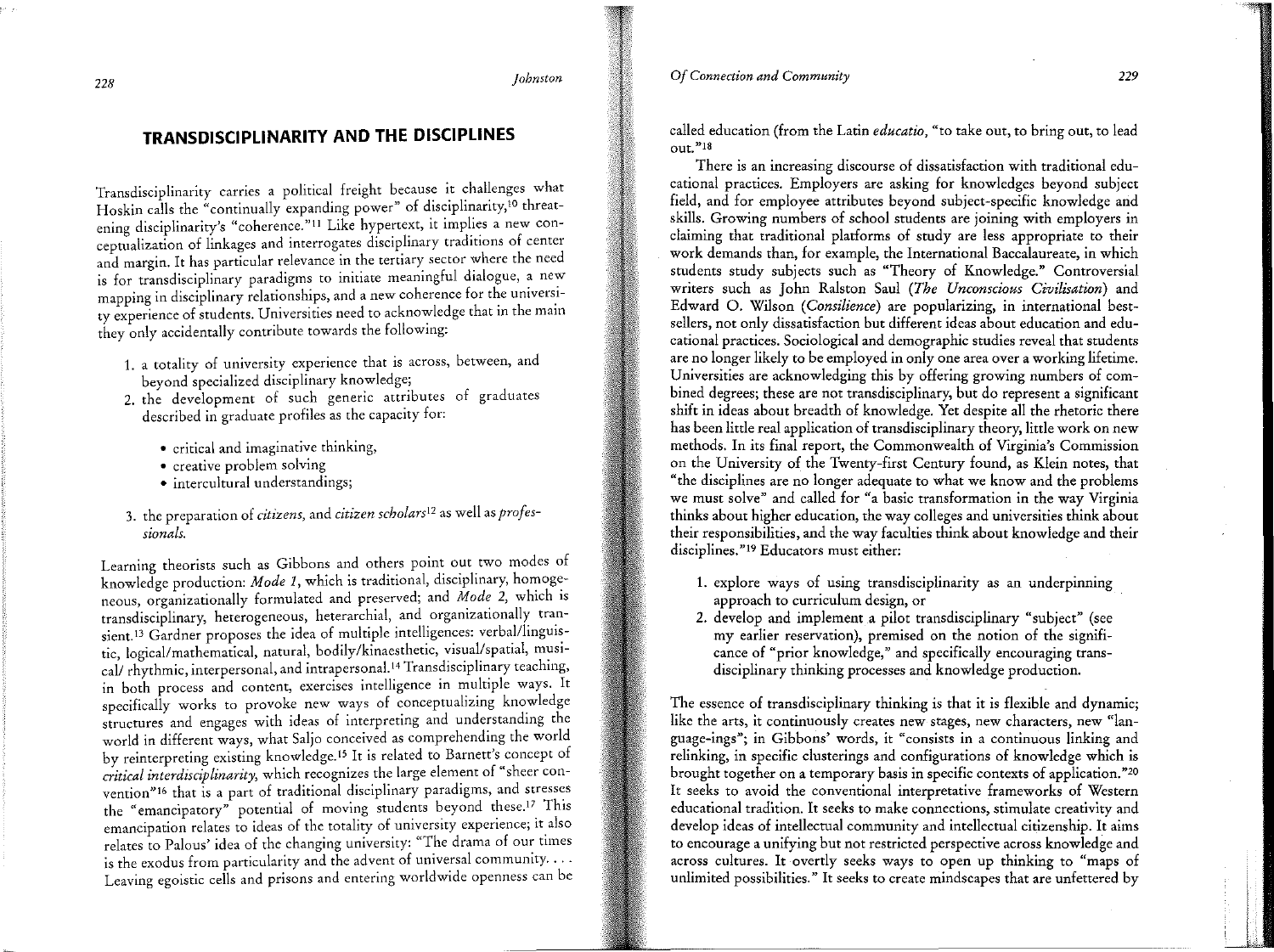*230 johnston* 

traditional patterns and procedures. It develops kinds of thought that are common to a number of fields, and gives a central place to the imagination. It acknowledges also the central significance of imagery and metaphor-for example, saying "the brain is a muscle" opens up useful discourses of likeness and unlikeness.21 It encourages speculation and contemplation, which Northrop Frye, the literary scholar, noted as the position of the mind where the arts and sciences begin. It reflects practices, ideas and beliefs from Western, non-Western, and indigenous cultures.

# A "COLLECTIVE CONSCIOUS"

In describing the characteristics of narrative, Wolfgang Iscr notes that each character and viewpoint in a text become the "theme" of the reader's attention, viewed against the "horizon" of what has gone before.22 Knowledge is not a single act of cognition but cumulative. Jung spoke of the notion of a *collective unconscious,* a deep level of unconsciousness that members of every culture share and that includes patterns of thought ("archetypes") and wisdom. My idea of the university is as a *collective conscious-students*  exposed to wide horizons of "prior knowledges" and entering into diverse patterns of imaginative thought that reach between, across, and beyond the conventions and traditional boundaries of actual subject field. This is not liberal arts, nor Great Books, although it may engage with both and share similar purposes. It is not concerned with hierarchies, or canons, although it may agree with some of the thoughts and the cultural ideas out of which hierarchies and canons emerge. It is not a weak hybrid, although it may be hybridized. It does not detract from the significance of specializations but encourages creativity within them. It *is* collective in the sense of a gatheredtogether, huge, fertile ocean of resources, full, diverse, with many currents. It is *not* collective in the sense of being owned or restrictive, nor is it a closed, reductive, monolithic system.

### TRANSDISCIPLINARITY AND THE ARTS

The arts, for all their distinctiveness and difference, are part of an artistic and creative landscape, or an *ecology,* and a network of ecological relationships that reach beyond their own discipline; they share common sources (creativity and the need to represent it in imaginative, diverse, ever-changing ways). The arts are not primarily concerned with their discipline; the primary concern of drama, poetry, and music is not drama, poetry, and music per se, but

#### *Of Connection and Community 231*

*access one's own feeling life.* "28 ,,

what they express *beyond* the disciplinary constraints of their form and structures: ideas about critical beingness-versions of what it is to *be.* This is why they have so much to offer in the learning environment, especially in tertiary education, about which Barnett writes: "What has to be faced is that a higher education anchored in a discipline, in which *critical being* [my italics] is restricted to the domain of formal knowledge *and* is restricted in its scope to technical operations within a single field, cannot supply critical persons for the new millennium."<sup>23</sup> The arts offer powerful, transformational, experiential ways of learning; as well as separate subjects (literature, art, drama, music), they are a plurality of *transdisciplinary, core-disciplinary,*  artistic practices, processes, and paradigms that spill over, usually at the deepest point, into all disciplines. A scientist's discussion of string theory and superstrings describes the dimensions of the universe as being "tightly curled up in the folded fabric of the cosmos"; the same scientist notes that the microscopic particles within protons and neutrons are called "quarks" after a passage in Joyce's *Finnegan's Wake*.<sup>24</sup> Edward O. Wilson refers to science as a "culture of illuminations";<sup>25</sup> discussing contemporary society, Geoff Mulgan wntes that democracy "can become more of a permanent conversation."26 Hagerstrand develops a metaphor of "time geography" that conceives of individual biographies as "life paths in space" and describes daily routines of movement in terms of geographical "stations" and "domains." Language is the primary technology of communication, again transdisciplinary and core-disciplinary (part of what transdisciplinarity addresses is the core of the disciplines). Language is also an artistic tool that opens up new ways of thinking through metaphor, imageries, representations of subjectivities, and metacognitive arts of knowing that allow us to "know" at the deepest level-to perceive, receive, become aware of, think about, learn about, interpret, remember, imagine, sense. It is these metacognitive arts of knowing that give "researchers-as-artists"<sup>27</sup> the languages to describe their "knowing" to others. In a so-called knowledge society, where knowledge seems to be increasingly situated as an autonomous commodity, it is this creative artistry that provides personal, relational, handholds, that

#### TRANSDISCIPLINARITY AND RESEARCH

gives scope for what Gardner calls intra personal intelligence-*"the abifity to* 

Research methodologies have become more transdisciplinary, less limited by discipline-specific qualitative/quantitative paradigms; this has been helped, for example, by Einstein's theory of relativity (which changed Newtonian absolutes of space and time into subjective entities that depend on the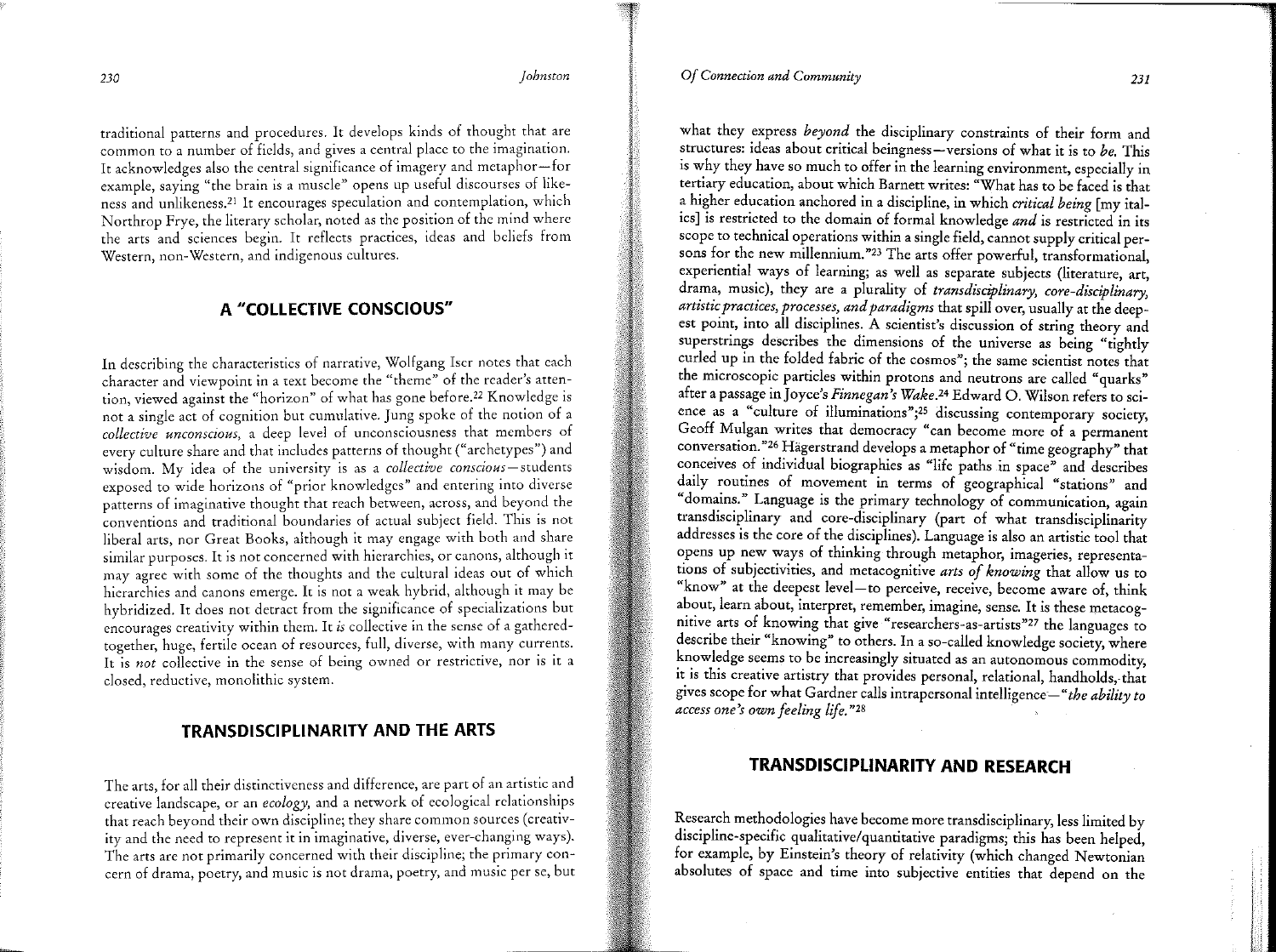*Of Connection and Community 233* 

*232 johnston* 

motion of the observer); and by the uncertainty principle of quantum mechanics (any information that can be obtained about any system in nature is limited by the unavoidable disturbance introduced into the system by our measurement of it). Even exact sciences such as cartography require subjective decisions about centers and polarities; as Jeremy Black points out in *Maps and Politics,* any map is imperfect and asks us as its central premise to accept the basic set of assumptions it constructs.

Transdisciplinary thinking provides a revealing optic for considering the nature of research. First, research is looking again (it is derived from the Middle French *recerche,* from the Old French *recercher,* to search again). Research, deeply, is ontological. It is concerned with an immense diversity of "first principles" and principles of being; it seeks to find out about what already exists, what already is. It is looking again, continuously arming with new knowledges, new tools of thinking, new technologies, new sets of assumptions. It is a gathering together of a particular situation, place-specific, time-specific, condition-specific, and looking at it in a new way. It docs not actually discover new facts-the fact already was, what is new is the human knowledge of it. Hawking's (1993) quest for the secrets of black holes, and a "theory of everything," is not a quest for new facts; it is a quest to discover the "facts" and principles that already exist and to bring these into the knowledge arena of the world in which we *are.* "Discoveries" and "new products" and "new cures" arc discovery of the links that can be made between certain conditions and certain substances, of what can be manufactured by putting one substance with another in a particular way using a particular process and perhaps a particular technology. The potential of the new product or process or cure or technology was always there because of what already *is.* 

Second, research is obviously concerned with knowledge, but the crucial aspect of this knowledge is that it *re-interprets* existing knowledge and ideas, and this re-interpretation in some way changes understanding. The arts construct and bring together (as a novel, as a painting, as a piece of music, as theatre) multiple sites of looking again, multiple sites of reinterpretation, and multiple ways of comprehending the world. They are an example in practice of a transdisciplinary research approach, a type of what Dcnzin and Lincoln refer to as *bricolage,* "that is, a pieced-together, closeknit set of practices that provide solutions to a problem in a concrete situation."29 Traditional research focuses on a "real" question; the arts set up their own question and explore it creatively, not from authentic observations of a specific situation being extended into a universal "truth," but from what the writers/composers/artists perceive as a universal (or possible) "truth" being given imaginative specificity. Transdisciplinarity, like the arts, gives a central place to the imagination, acknowledges the significance of imagery and metaphor, speculation and contemplation; we need to learn more about how it facilitates neural plasticity, perception, motor control, memory, attention, consciousness, and emotion.

# POSSIBLE EXAMPLES OF CONCEPTS TO BE STUDIED WITHIN A TRANSDISCIPLINARY ETHOS

# The Concept of Space

Subject content will include: *What is space?* World Heritage Knowledge of space; how others have written, portrayed, talked, and dreamed about space; space in mathematics, science, drama, history, geography, philosophy, art, dance; Cartesian coordinates positioning a point in space; Hilbert space; music as the space between the notes; tropic space and space as metaphor; space as symbol; Asian-Pacific ideas of space; Inuit space.

# The Concept of Symmetry

Ideas to be opened up include: Self similarity, the unifying concept underlymg fractals, chaos, and power laws; Invariance against changes in scale and size; Schroeder:<sup>30</sup> "Symmetry is one of the most fundamental and fruitful concepts in human thought"; the Mandelbrot Set: engage with its symmetry geographically, mathematically; engage with its principles in discussions of art, music and the environment. The poetic carriage of symmetry: linguistic, visual, aural, intellectual, metaphorical, symbolical, philosophical, semiotic, semantic: *Tyger, Tyger burning bright/In the forests of the night/What immortal hand or eye/Could frame thy fearful symmetry?* 

# Principles of Repetition and Recurrence

An "ancient theme"; related to the idea of a collective unconscious: themes which persist amid variation from age to age and which correspond to a pattern or a configuration of emotional tendencies in the minds of those who are stirred by the theme; symbols and recurrence.

## **CONCLUSIONS**

I am holding up a simple picture. It is attractive in itself. But when I tell you that there is something more, that this is a 3D picture, you look at it differently. You look for something else, something beyond what appears on the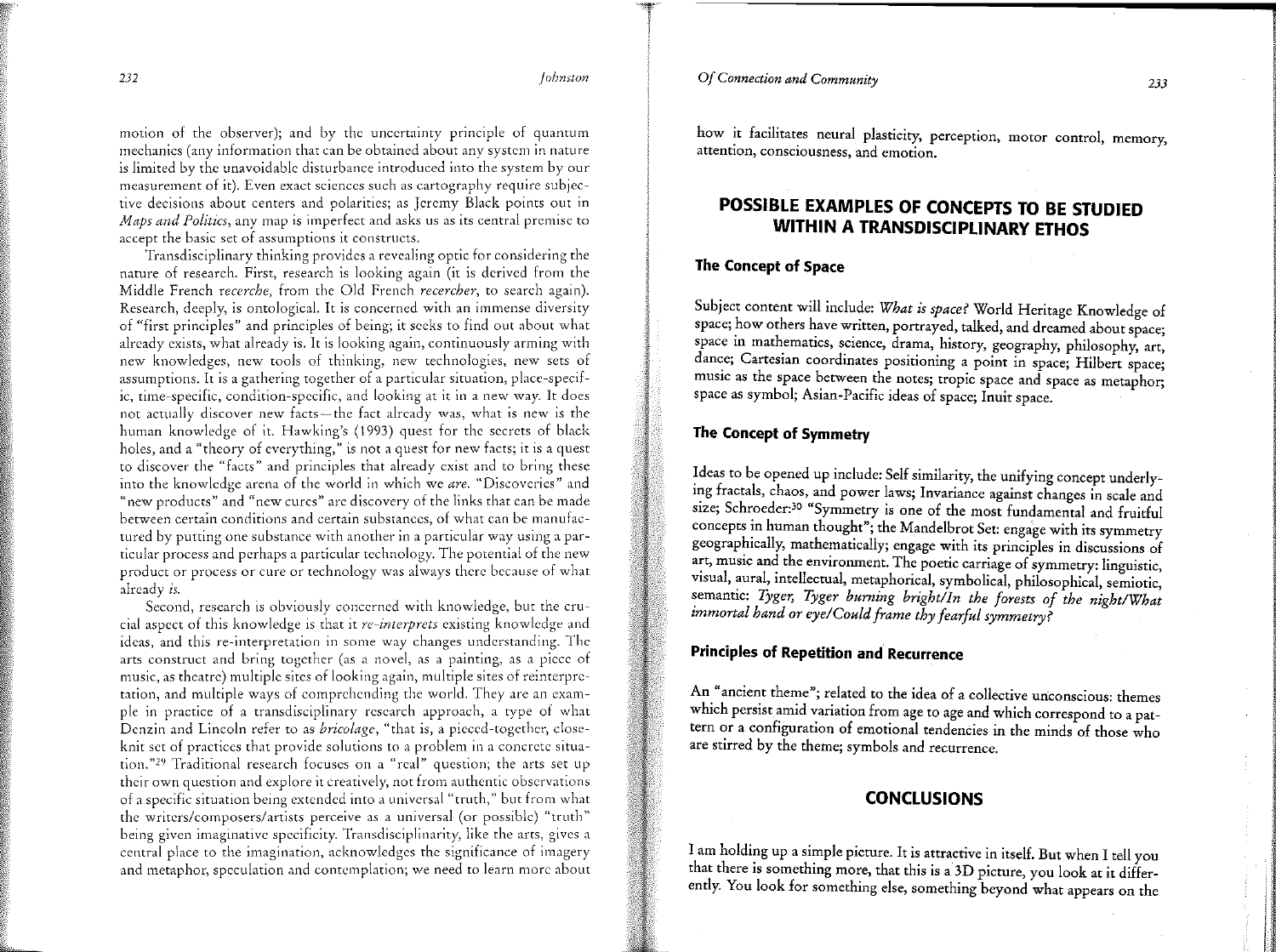*234 johnston* 

*Of Connection and Community 235* 

- 16. Barnett, 1990, p. 177.
- 17. Ibid., p. 187.

18. Schuller, 1995, p. 176.

- 19. Klein, 1996, p. 235.
- 20. Gibbons, 1994, p. 29.
- 21. Ricoeur notes that metaphor both "specifies and liberates"-it challenges thinking about likeness and unlikeness.
- 22. Martin, 1986, p. 162.

23. Barnett, 1990, p. 109.

- 24. Greene, 1999, pp. 6, 7.
- 25. Wilson, 1998, p. 45.
- 26. Mulgan, 1997, p. 16.
- 27. Hagerstrand, 1970, pp. 7-21.
- 28. See Johnston 2002.
- 29. Gardner, *Frames of Mind.*
- 30. Schroeder, 1998, p. 3-5.

#### **REFERENCES**

- Barnett, Ronald. The Idea of Higher Education. Buckingham: The Society for Research into Higher Education and Open University Press, 1990.
- Barthes, Roland, S.F New York: Hill and Wang, 1974. Translated from French by Richard Miller.
- Black, Jeremy. *Maps and Politics*. Chicago: University of Chicago Press, 1998.
- Coffield, Frank; and Williamson, Bill (eds). *Repositioning Higher Education.*  Buckingham: Society for Research into Higher Education and Open University Press, 1997.
- Delors, Jacques. *Report to UNESCO of the International Commission on Education for the Twenty-First Century.* UNESCO Publishing/The Australian National Commission for UNESCO, 1996.
- Denzin, Norman K.; and Lincoln, Yvonna S. (eds). The *Landscape of Qualitative*  . *Research.* Thousand Oaks, CA: Sage, 1998.
- Fitzgerald, Stephen. *Is Australia an Asian Country?* St Leonards, Sydney: Allen & Unwin, 1997.
- Gardner, Howard. *Frames of Mind: The Theory of Multiple Intelligences.* London: Fontana, 1983.
- Gibbons, Michael; Limoges, Camille; Nowotny, Helga; Schwartzman, Simon; Scott, Peter; and Trow, Martin. *The New Production of Knowledge: The Dynamics of* Science and Research in Contemporary Societies. London: Sage, 1994.

Greene, Brian. *The Elegant Universe*. London: Vintage, 1999.

- Hägerstrand, Torsten. *What about People in Regional Science?* Papers of the Regional Science Association, vol. 24, 1970.
- Hawking, Stephen. *Black Holes and Baby Universes and Other Essays.* London: Bantam Books, 1993.

surface. And looking across and between and beyond its shapes and patterns, you suddenly see another completely different picture, clear and bright, hovering in a delicate suspension, floating free from its horizon, like magic. Without consciously looking for the something more, without my prior knowledge that tells you that there *is* something more to a picture that looks quite complete the way it is, and without your prior knowledge about what 3D is, you would never see that other image. Transdisciplinarity alerts us to this something more-it invites us to comprehend the world by looking again, and reinterpreting existing knowledge. Those four pillars of the Delors Report make an appropriate image for the old Sanskrit saying that seems so pertinent for concluding a discussion such as this: *"The strength of all things comes from the in-between."* 

#### **NOTES**

- 1. Ihde, 1993, p.Sl.
- 2. Gibbons et a!, 1994, p. 27.
- 3. Nicolescu, 2002. This transfer may take place firstly as application (for example, transferring the methods of nuclear physics to medicine results in a new treatment for cancer), secondly as epistemology (for example, transferring methods of formal logic to areas of general law proposes constructive analyses), or thirdly as the generation of new disciplines (for example, methods of mathematics applied to physics create mathematical physics, methods of mathematics applied to meteorological phenomena create chaos theory, methods of panicle physics applied to astrophysics create quantum cosmology).
- 4. Barnett, 1990, p.176.
- 5. Fitzgerald, 1997, p. 85.
- 6. Merleau-Ponty, 1962, p. 408.
- 7. Barthes (1979) describes an ideal textuality that matches hypertext and which is interesting in this discussion: "In this ideal text the networks are many and interact, without anyone of them being able to surpass the rest; this text is a galaxy of signifiers, not a structure of significds; it has no beginning, it is reversible; we gain access to it by several entrances, none of which can be authoritatively ca\led the main one; the codes it mobilises extend as far as the eye can reach, they are indeterminable ... ; the systems of meaning can take over this absolutely plural text, but their number is never closed, based as it is on the infinity of language."
- 8. MacFarlane, 1995, p. 52.
- 9. Barnett, 1990, p. 176.
- 10. Hoskin, 1993.
- 11. Messer-Davidow et al; 1993.
- 12. Coffield and Williamson, 1997.
- 13. Gibbons, 1994, p. 3.
- 14. Gardner, 1983.
- 15. Saljo, 1979, p.76.